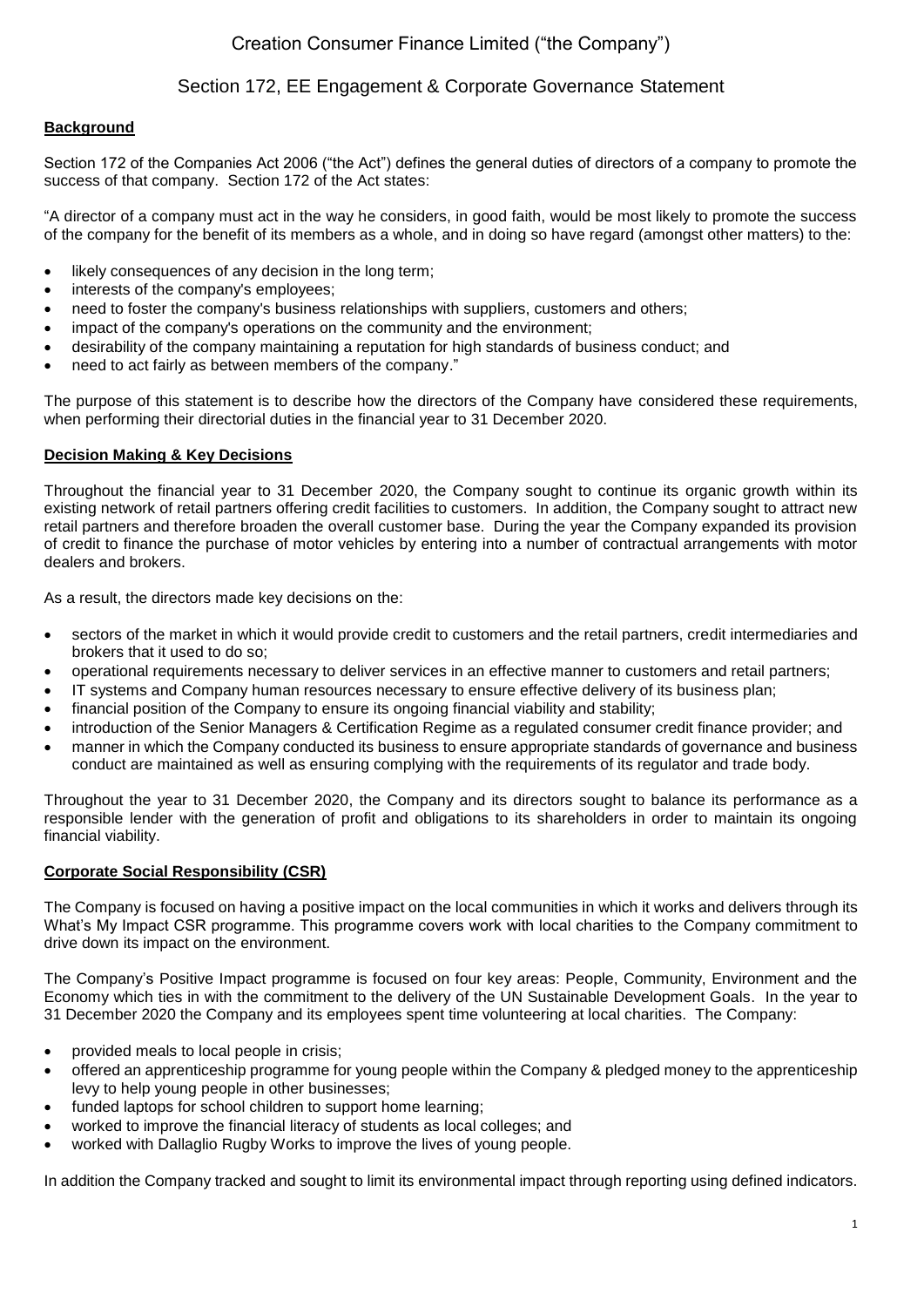# Section 172, EE Engagement & Corporate Governance Statement

## **Stakeholders & Employees – Report on Engagement**

The Board strives to take decisions for the long term, with the aim of understanding and respecting the views and needs of our stakeholders and our shareholder to whom we are accountable.

Details of the Company's primary stakeholders, the methods used to engage with those stakeholders and the effect of this regard on the Company's decision-making and strategy is set out in the table below.

| <b>Stakeholders</b>                                                                                                                                                                                                                                                                                                                                                         | Form of Engagement                                                                                                                                                                                                                                                                                                                                                                                                                                                                                                                                                                                                | Influence on Committee / Board<br>Agenda and decision-making                                                                                                                                                                                                                                                                                |  |  |
|-----------------------------------------------------------------------------------------------------------------------------------------------------------------------------------------------------------------------------------------------------------------------------------------------------------------------------------------------------------------------------|-------------------------------------------------------------------------------------------------------------------------------------------------------------------------------------------------------------------------------------------------------------------------------------------------------------------------------------------------------------------------------------------------------------------------------------------------------------------------------------------------------------------------------------------------------------------------------------------------------------------|---------------------------------------------------------------------------------------------------------------------------------------------------------------------------------------------------------------------------------------------------------------------------------------------------------------------------------------------|--|--|
| <b>Financiers</b>                                                                                                                                                                                                                                                                                                                                                           |                                                                                                                                                                                                                                                                                                                                                                                                                                                                                                                                                                                                                   |                                                                                                                                                                                                                                                                                                                                             |  |  |
| The Company receives its<br>funding via its parent<br>Financial<br>Creation<br><b>BNP</b><br><b>Services</b><br>from<br>Paribas Personal Finance<br>S.A.                                                                                                                                                                                                                    | The Board and Finance Committee receive regular<br>updates on the Company funding positon.                                                                                                                                                                                                                                                                                                                                                                                                                                                                                                                        | The Board assesses decision to<br>be made in line with the financial<br>stability of the Company.                                                                                                                                                                                                                                           |  |  |
| Shareholder                                                                                                                                                                                                                                                                                                                                                                 |                                                                                                                                                                                                                                                                                                                                                                                                                                                                                                                                                                                                                   |                                                                                                                                                                                                                                                                                                                                             |  |  |
| The Company is a wholly<br>owned<br>subsidiary<br>of<br>Financial<br>Creation<br>Services which in turn is a<br>wholly owned subsidiary<br>of BNP Paribas Personal<br>Finance S.A.                                                                                                                                                                                          | The Company provides regular updates to its<br>parent company and BNP Paribas Personal<br>Finance S.A. ("PFSA") through internal reports and<br>documents as well as those Company directors<br>employed by PFSA.                                                                                                                                                                                                                                                                                                                                                                                                 | The Board makes decision on the<br>need to balance performance as a<br>lender<br>responsible<br>with<br>the<br>generation<br>of profit and<br>its<br>obligations to its shareholder and<br>financier in order to maintain its<br>ongoing financial viability                                                                                |  |  |
| <b>Employees</b>                                                                                                                                                                                                                                                                                                                                                            |                                                                                                                                                                                                                                                                                                                                                                                                                                                                                                                                                                                                                   |                                                                                                                                                                                                                                                                                                                                             |  |  |
| The Company provides its<br>services<br>via<br>the<br>employees of its parent<br>company. It has access to<br>approximately<br>760<br>employees to ensure it is<br>able to undertake<br>its<br>operations effectively.                                                                                                                                                      | The Company<br>regularly<br>communicates with<br>employees through various media including one to<br>one meetings, employee briefings, videos and<br>conferences. The Company (via its parent) seeks<br>regular feedback from employees and customers to<br>determine how it is performing in providing its<br>products and services.<br>As a result of the pandemic and the request to stay<br>at home if at all possible, the Company amended<br>its ways of working to enable all of its staff to<br>operate from home. That situation was maintained<br>throughout 2020.                                      | The HR Committee and Board use<br>the feedback to determine the way<br>in which employees are further<br>engaged or employee issues<br>addressed and the extent of<br>human resources and systems<br>required to perform effectively.                                                                                                       |  |  |
| <b>Customers</b>                                                                                                                                                                                                                                                                                                                                                            |                                                                                                                                                                                                                                                                                                                                                                                                                                                                                                                                                                                                                   |                                                                                                                                                                                                                                                                                                                                             |  |  |
| Our<br>customers<br>are<br>individuals that use our<br>products and services to<br>help them buy the goods<br>and services they need in<br>their daily lives.<br>By delivering our products<br>in<br>customers<br>a<br>to<br>transparent<br>and<br>responsive way they can<br>be confident<br>we<br>are<br>delivering the products<br>and services they require<br>from us. | The Operations Committee is responsible for the<br>oversight and review of the company's operational<br>The aim of the committee includes<br>activities.<br>performance<br>assessing<br>against delivery of<br>operational objectives and considering proposals<br>for any changes to operational activities and / or<br>priorities.<br>Feedback is regularly obtained from customers<br>through surveys to understand how the customer<br>feels about the products and services offered.<br>Each member of the committee undertakes regular<br>call listening to understand the experience<br>customers receive. | During the year the Executive<br>Committee and Board received<br>feedback from the Operations<br>Committee and it has been used to<br>enhance<br>the<br>that<br>the<br>way<br>Company deals with its customers.<br>The results from feedback and call<br>listening has been used to<br>enhance the way the Company<br>deals with customers. |  |  |
|                                                                                                                                                                                                                                                                                                                                                                             | During the year the Company implemented a range<br>of measures to reflect the needs of customers as a<br>result of the pandemic.                                                                                                                                                                                                                                                                                                                                                                                                                                                                                  |                                                                                                                                                                                                                                                                                                                                             |  |  |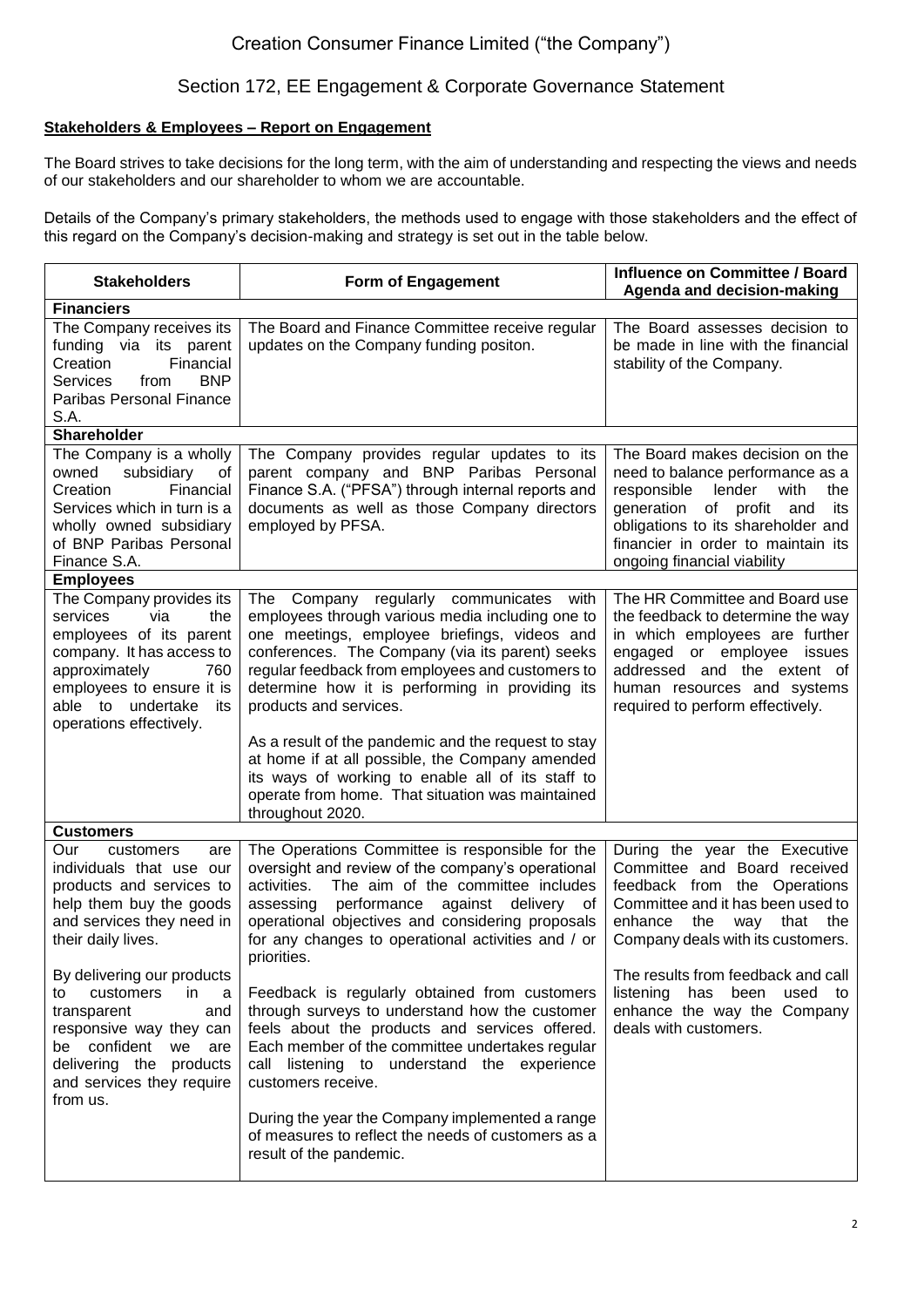# Section 172, EE Engagement & Corporate Governance Statement

| <b>Partners</b>                                                                                                                                                                                                                                                           |                                                                                                                                                                                                                                                                                                                                                                                                                                                                                                                                                                                                                                                                                                                         |                                                                                                                                                                                                                                                                                                                                                                                                                                                                                                                                                                             |
|---------------------------------------------------------------------------------------------------------------------------------------------------------------------------------------------------------------------------------------------------------------------------|-------------------------------------------------------------------------------------------------------------------------------------------------------------------------------------------------------------------------------------------------------------------------------------------------------------------------------------------------------------------------------------------------------------------------------------------------------------------------------------------------------------------------------------------------------------------------------------------------------------------------------------------------------------------------------------------------------------------------|-----------------------------------------------------------------------------------------------------------------------------------------------------------------------------------------------------------------------------------------------------------------------------------------------------------------------------------------------------------------------------------------------------------------------------------------------------------------------------------------------------------------------------------------------------------------------------|
| Our Partners are those<br>organisations with whom<br>we have a commercial<br>relationship and who wish<br>to make our products<br>available<br>their<br>to<br>customers to enable the<br>partner to provide its good<br>services<br>and<br>to<br>our<br>common customers. | The Commercial Committee is responsible for the<br>oversight and review of the Company's commercial<br>activities. The aim of the committee is to assess<br>performance against delivery of the commercial<br>objectives and to consider proposals for any<br>changes to the Company's commercial activities<br>and / or priorities.<br>Feedback is regularly received form meetings with<br>commercial partners. Throughout 2020 one of the<br>key focus areas was the impact of the pandemic<br>and how the Company and retail partners adapted<br>to that evolving situation throughout the year.                                                                                                                    | During the year the Executive<br>Committee and Board received<br>and approved updates from the<br>Commercial Committee and<br>the<br>actions taken to amend<br>the<br>commercial offering<br>and<br>the<br>products<br>available<br>made<br>to<br>customers.<br>Feedback<br>from<br>commercial<br>partners has been used to tailor<br>activities and priorities as the retail<br>market evolves and changes. The<br>information has also been used to<br>develop<br>and<br>amend<br>the<br>commercial offering as well as<br>products to be made available to<br>customers. |
| <b>Suppliers</b>                                                                                                                                                                                                                                                          |                                                                                                                                                                                                                                                                                                                                                                                                                                                                                                                                                                                                                                                                                                                         |                                                                                                                                                                                                                                                                                                                                                                                                                                                                                                                                                                             |
| The Company purchases<br>the goods and services<br>necessary<br>for<br>its<br>operations from a range of<br>suppliers.                                                                                                                                                    | The Company selects and engages with its<br>suppliers in accordance with the BNP Paribas<br>Group procurement policy & procedures.<br>The Company is committed to driving out acts of<br>modern day slavery and human trafficking within its<br>direct business and supply chain. Some categories<br>of products and services provided by third party<br>suppliers may present risks in their supply chains.<br>The Company has identified those categories and<br>are carrying out additional due diligence, including<br>extending our supplier questionnaires to cover the<br>risks of slavery and human trafficking<br>and<br>requesting information about the supplier's own<br>policies and mitigation processes. | During the year the Executive<br>Committee and Board received<br>regular updates on the third party<br>relationships the Company had<br>concluded and the fact these were<br>accordance<br>with<br>the<br>in.<br>procurement policy & procedures.<br>Confirmation was also provided<br>that the suppliers had agreed with<br>our policies in all legal contracts,<br>including those in respect of<br>modern day slavery and human<br>trafficking.                                                                                                                          |
| <b>Regulator</b>                                                                                                                                                                                                                                                          |                                                                                                                                                                                                                                                                                                                                                                                                                                                                                                                                                                                                                                                                                                                         |                                                                                                                                                                                                                                                                                                                                                                                                                                                                                                                                                                             |
| The<br>Company<br>is<br>registered and authorised<br>by the Financial Conduct<br>Authority (FCA)<br><b>Trade Body</b>                                                                                                                                                     | The Company provides consumer credit in<br>accordance with the requirements of the Consumer<br>Credit Act and the FCA rules and guidance. The<br>Company has taken part in FCA market studies and<br>has updated it policies and procedures to reflect<br>changes within regulation and the consumer credit<br>industry.<br>The Company defined the senior manager roles<br>that would be subject to the Certified Persons<br>requirements under the FCA Senior Managers &<br>Certification Regime (SMCR) from.<br>The Company implemented the changes required<br>by the regulator to reflect the changing needs as a<br>result of the pandemic.                                                                       | The Board was regularly updated<br>regulatory<br>Company<br>the<br>on<br>activities.<br>The Board made<br>decisions<br>ensure<br>its<br>to<br>relationships with customers and<br>partners reflected its business<br>requirements and those of its<br>regulator.                                                                                                                                                                                                                                                                                                            |
|                                                                                                                                                                                                                                                                           |                                                                                                                                                                                                                                                                                                                                                                                                                                                                                                                                                                                                                                                                                                                         |                                                                                                                                                                                                                                                                                                                                                                                                                                                                                                                                                                             |
| The<br>Company<br>is<br>a<br>member of the Finance &<br>Association<br>Leasing<br>(FLA) which is a trade<br>body for the consumer<br>credit industry.                                                                                                                     | The Company is represented on the FLA Board and<br>attends management committees as well as<br>industry review committees. The Company has<br>provided feedback on changes in the industry and<br>has contributed to the evolution of the FLA Lending<br>Code with which it complies.                                                                                                                                                                                                                                                                                                                                                                                                                                   | The Board was advised of industry<br>changes and the work FLA has<br>undertaken to ensure its members<br>were able to implement those<br>changes effectively.                                                                                                                                                                                                                                                                                                                                                                                                               |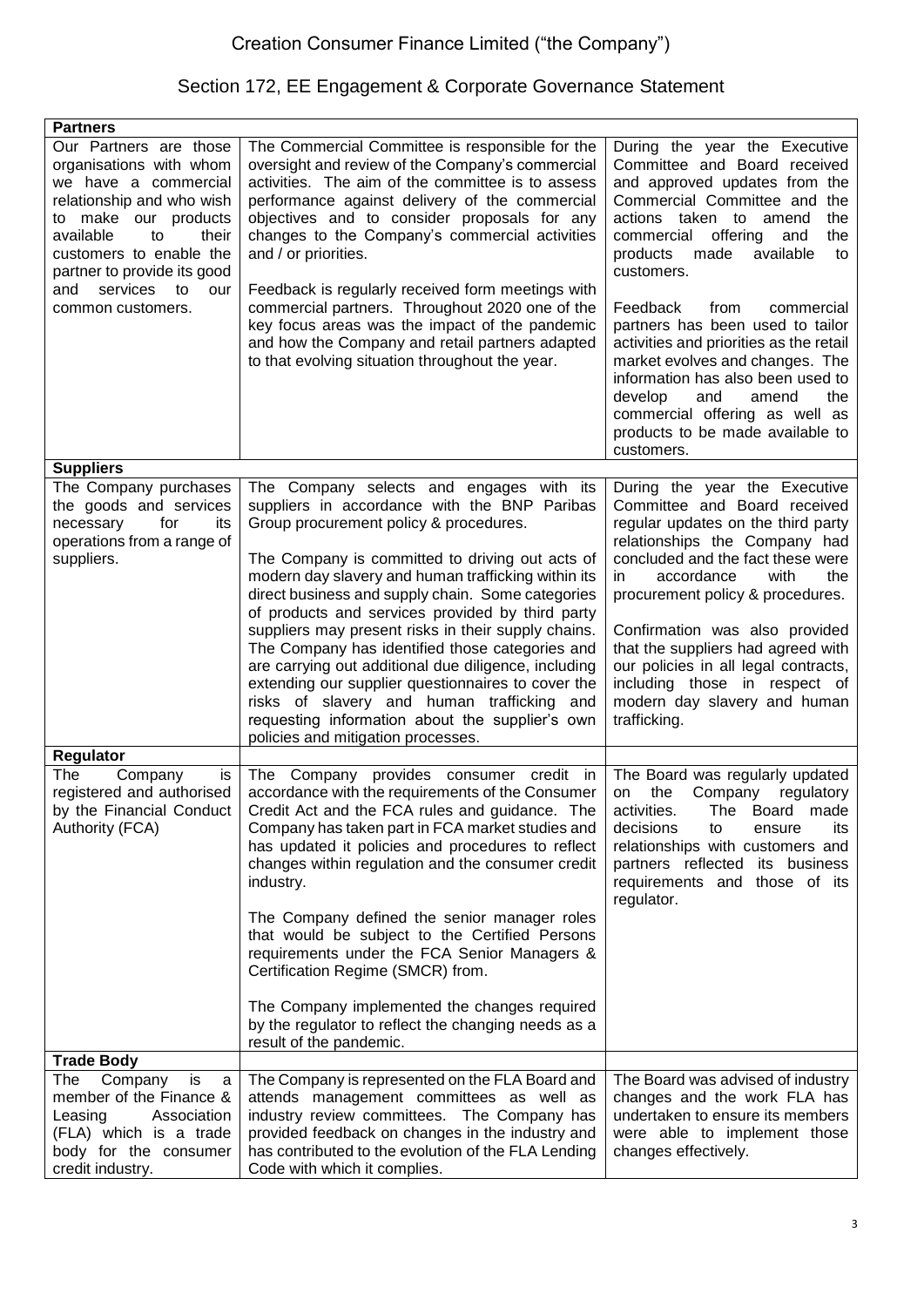Section 172, EE Engagement & Corporate Governance Statement

| <b>Compliance</b>                                                                         |                                                                                                                                                                                                                       |                                                                                                                                           |
|-------------------------------------------------------------------------------------------|-----------------------------------------------------------------------------------------------------------------------------------------------------------------------------------------------------------------------|-------------------------------------------------------------------------------------------------------------------------------------------|
| The Company has key<br>control functions that have<br>independent<br>escalation<br>routes | The Legal, Risk & Compliance functions report<br>directly to their counterparts within the group to<br>provide independent oversight to the Company.                                                                  | Regular updates are provided on<br>compliance performance and the<br>Board approves<br>action<br>any<br>address<br>to<br>any<br>necessary |
|                                                                                           | The Company has developed its policies &<br>procedures and the Compliance<br>function<br>undertakes a monitoring programme to check that<br>the defined policies and procedures are being<br>implemented effectively. | necessary changes.                                                                                                                        |

## **Employee engagement**

The Company regularly communicates with employees through various media and more information can be found in the s.172 statement on pages 1 & 2.

## **Suppliers, Customers and Others**

The Directors are required to promote the success of the Company as a whole and, in doing so, have regard to a range of stakeholders. On pages 1 - 4 we have set out how we have engaged with our key stakeholders, including customers, suppliers and others in a business relationship with the Company, and how the Board has considered their interests during the year.

#### **Corporate Governance Statement**

For the year ended 31 December 2020, the Company has chosen to comply with the Wates Corporate Governance Principles for Large Private Companies (the "Wates Principles") published by the Financial Reporting Council in December 2018.

#### **Principle One – Purpose and Leadership**

The Board develops and promotes the purpose of the Company and ensures that its values, strategy and culture align with that purpose.

## **Principle Two – Board Composition**

The Board is comprised of 7 directors which is considered appropriate for the size and complexity of the business. The Board is diverse and with an appropriate balance of skills, knowledge and experience.

The composition of the Board is reviewed annually, including the individual directors' skills and experience.

The Board of the Company has made the following commitments regarding diversity:

- annually review the balance on the Board and Senior Management Team of gender, age diversity, professional qualifications, experience and nationality to ensure that the skills necessary to understand and manage the risks, issues (including social and environmental) and potential developments in the Company are retained; and
- achieve the target of 50/50 split of men and women in the Senior Management Team by 2022.

#### **Principle Three – Directors' Responsibilities**

The Board and individual directors have a clear understanding of their accountability and responsibilities. There are clear governance processes in place which support effective decision making.

The Board meets 3 times per year. Where responsibility has been delegated to a committee or individual, these are clearly established within the terms of reference or through delegations of responsibility.